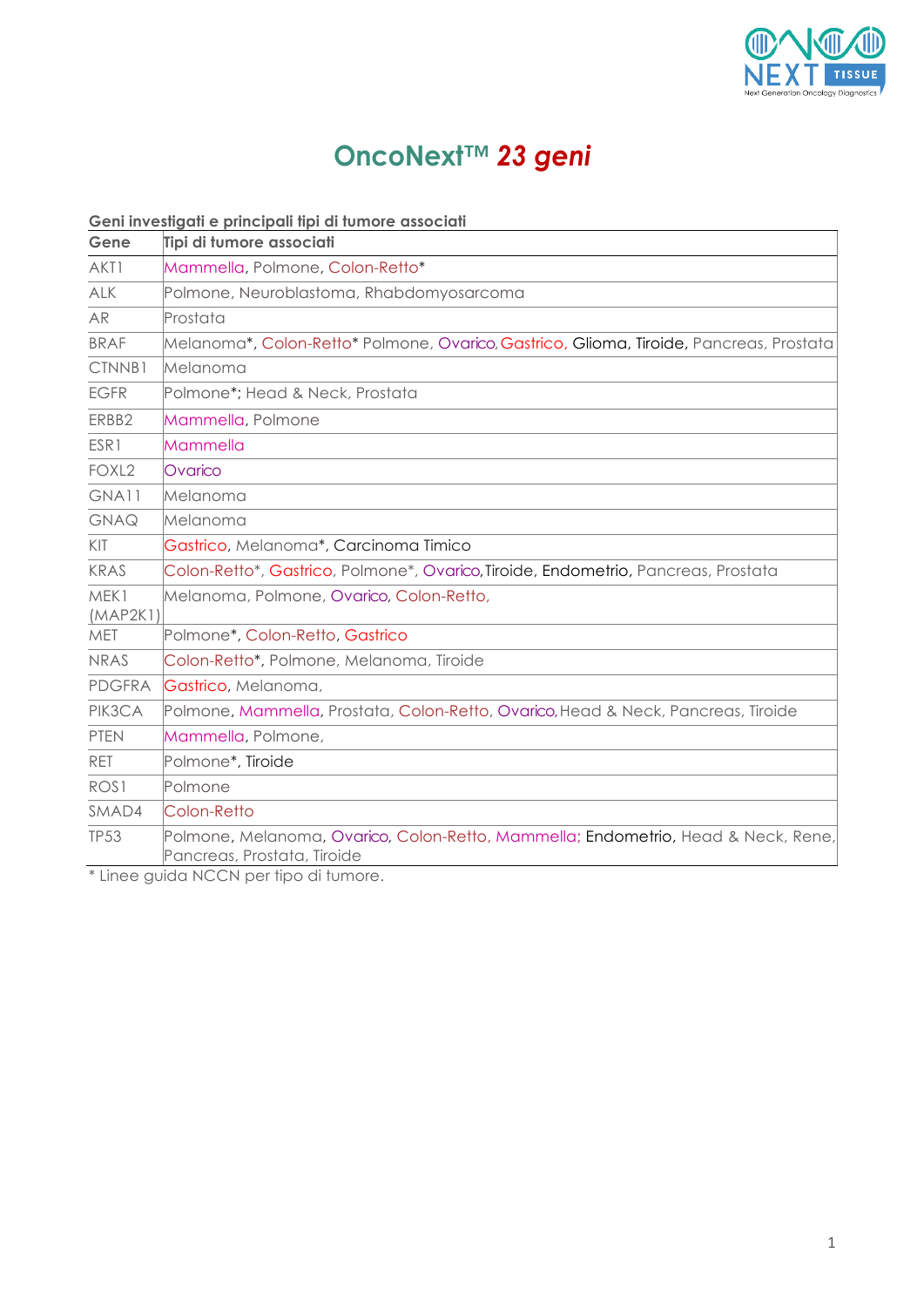

| Mutazioni hotspot ricercate nel test OncoNext™ 23 geni |  |
|--------------------------------------------------------|--|
|--------------------------------------------------------|--|

| Gene        | <b>Mutazione</b> | <b>Esone</b> | <b>Variazione Nucleotidica</b> |
|-------------|------------------|--------------|--------------------------------|
| AKT1        | E17K             | 3            | c.49 G>A                       |
| ALK         | D1091N           | 20           | c.3271G > A                    |
| <b>ALK</b>  | 11171N           | 22           | c.3512T>A                      |
| <b>ALK</b>  | T1151M           | 22           | c.3452C > T                    |
| <b>ALK</b>  | F1174C           | 23           | c.3521T>G                      |
| ALK         | F1174I           | 23           | c.3520T>A                      |
| <b>ALK</b>  |                  | 23           |                                |
|             | F1174L           |              | c.3522C > A                    |
| <b>ALK</b>  | F1174V           | 23           | c.3520T>G                      |
| <b>ALK</b>  | <b>D1225N</b>    | 24           | c.3673G>A                      |
| <b>ALK</b>  | F1245C           | 24           | c.3734T > G                    |
| <b>ALK</b>  | F1245L           | 24           | c.3735C > G                    |
| ALK         | F1245V           | 24           | c.37337 > G                    |
| <b>ALK</b>  | R1275Q           | 25           | c.3824G > A                    |
| <b>ALK</b>  | Y1278S           | 25           | c.3833A > C                    |
| <b>ALK</b>  | 1151Tins         |              |                                |
| <b>ALK</b>  | C1156Y           |              |                                |
| ALK         | G1202R           |              |                                |
| <b>ALK</b>  | G1269A           |              |                                |
| <b>ALK</b>  | L1152R           |              |                                |
| <b>ALK</b>  | L1196M           |              |                                |
| <b>ALK</b>  | L1198F           |              |                                |
| <b>ALK</b>  | S1206Y           |              |                                |
| AR          | L702H            | 4            | c.2105T>A                      |
| AR          | <b>W742C</b>     | $\sqrt{5}$   | c.2226G>T                      |
| AR          | <b>H875Y</b>     | 8            | c.2623C>T                      |
| <b>AR</b>   | <b>F877L</b>     | 8            | c.2631C>A                      |
| <b>AR</b>   | <b>T878A</b>     | $\,8\,$      | c.2632A>G                      |
| <b>BRAF</b> | G466V            | 11           | c.1397G>T                      |
| <b>BRAF</b> | <b>G469A</b>     | 11           | c.1406G>C                      |
| <b>BRAF</b> | G469E            | 11           | c.1406G>A                      |
| <b>BRAF</b> | G469L            | 11           | c.1405_1406delGGinsTT          |
| <b>BRAF</b> | G469V            | 11           | c.1406G>T                      |
| <b>BRAF</b> | <b>Y472C</b>     | 11           | c.1415A>G                      |
| <b>BRAF</b> | <b>D594E</b>     | 15           | c.1782T>A                      |
| <b>BRAF</b> | <b>D594E</b>     | 15           | c.1782T>G                      |
| <b>BRAF</b> | <b>D594G</b>     | 15           | c.1781A>G                      |
| <b>BRAF</b> | D594H            | 15           | c.1780G>C                      |
| <b>BRAF</b> | <b>D594N</b>     | 15           | c.1779 1780delTGinsGA          |
| <b>BRAF</b> | <b>D594N</b>     | 15           | c.1780G>A                      |
| <b>BRAF</b> | D594V            | 15           | c.1781A > T                    |
| <b>BRAF</b> | G596R            | 15           | c.1786G>C                      |
| <b>BRAF</b> | K601E            | 15           | c.1801A>G                      |
| <b>BRAF</b> | L597Q            | 15           | c.1790T>A                      |
| <b>BRAF</b> | <b>L597R</b>     | 15           | c.1790T>G                      |
| <b>BRAF</b> | L597S            | 15           | c.1789_1790delCTinsTC          |
| <b>BRAF</b> | L597V            | 15           | c.1789C>G                      |
| <b>BRAF</b> | <b>V600D</b>     | 15           | c.1799_1800delTGinsAT          |
| <b>BRAF</b> | <b>V600E</b>     | 15           | c.1799T>A                      |
| <b>BRAF</b> | <b>V600E</b>     | 15           | c.1799_1800delTGinsAA          |
| <b>BRAF</b> | <b>V600G</b>     | 15           | c.1799T>G                      |
| <b>BRAF</b> | <b>V600K</b>     | 15           | c.1798_1799delGTinsAA          |
| <b>BRAF</b> | <b>V600M</b>     | 15           | c.1798G>A                      |
| <b>BRAF</b> | <b>V600R</b>     | 15           | c.1798_1799delGTinsAG          |
|             |                  |              |                                |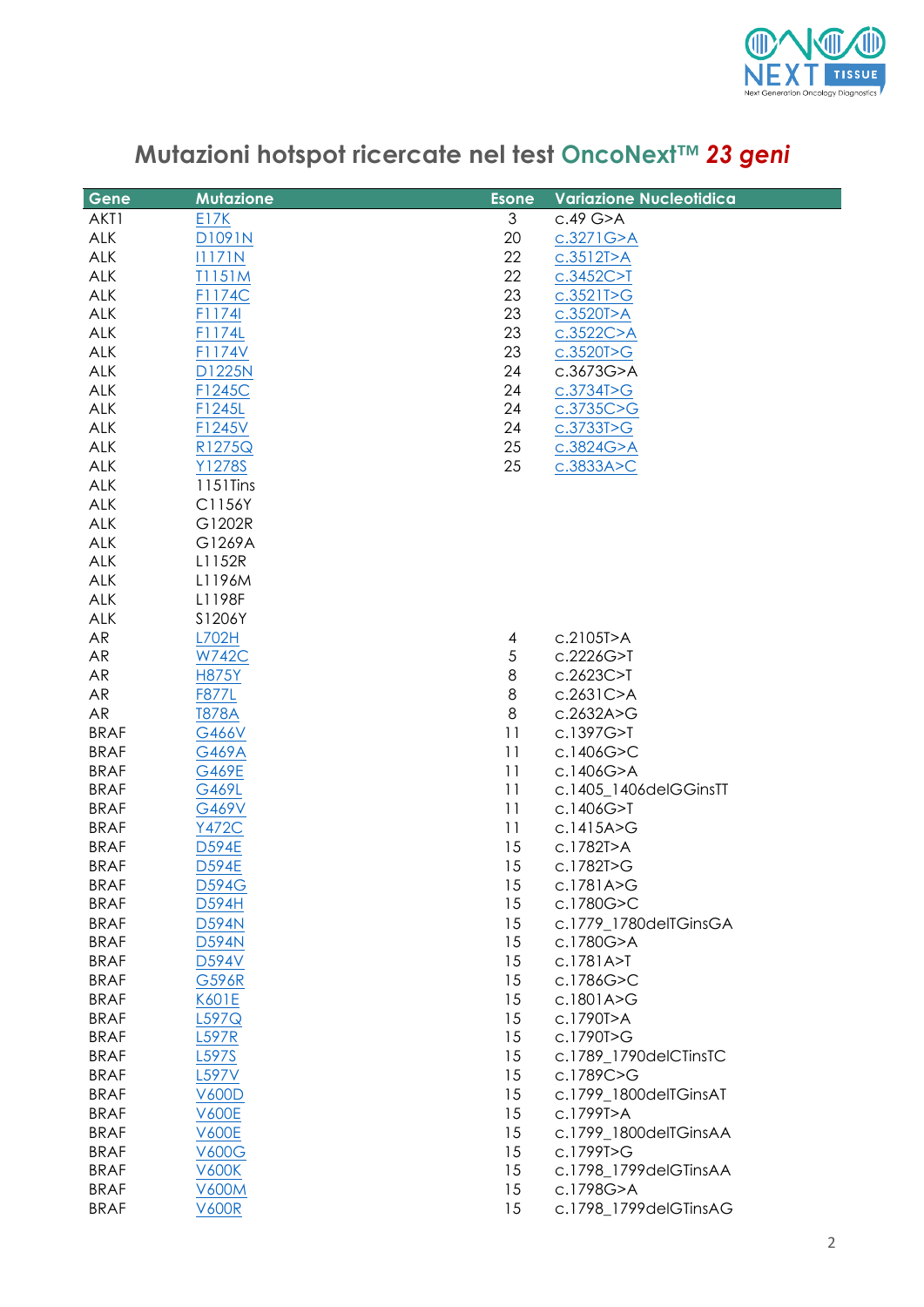

| CTNNB1      | S37F                     | $\ensuremath{\mathsf{3}}$ | c.110C>T               |
|-------------|--------------------------|---------------------------|------------------------|
| CTNNB1      | <b>S37Y</b>              | 3                         | c.110C>A               |
| CTNNB1      | S45P                     | $\ensuremath{\mathsf{3}}$ | c.133T > C             |
| CTNNB1      | S45F                     | $\mathfrak{S}$            | $c.134C>$ T            |
| CTNNB1      | <b>S45Y</b>              | $\mathfrak{S}$            | c.134C > A             |
| <b>EGFR</b> | <b>G719A</b>             | 18                        | c.2156G>C              |
| <b>EGFR</b> | G719C                    | 18                        | c.2155G > T            |
| <b>EGFR</b> | G719S                    | 18                        | c.2155G>A              |
| <b>EGFR</b> | <b>Exon 19 Deletions</b> | 19                        |                        |
| <b>EGFR</b> | Exon 19 Insertions       | 19                        |                        |
| <b>EGFR</b> | A763_Y764insFQEA         | 20                        | c.2290_2291ins         |
| <b>EGFR</b> | Exon 20 Insertions       | 20                        |                        |
| <b>EGFR</b> | <b>S768I</b>             | 20                        | c.2303G>T              |
| <b>EGFR</b> | <b>T790M</b>             | 20                        | c.2369C>T              |
| <b>EGFR</b> | <b>L858R</b>             | 21                        | c.2573T>G              |
| <b>EGFR</b> | L861Q                    | 21                        | c.2582T>A              |
|             |                          |                           | c.2235_2248delGGAATT,  |
| <b>EGFR</b> | E746_A750>IP             |                           |                        |
|             |                          |                           | <b>nsAATTC</b>         |
| <b>EGFR</b> | E746_A750del             |                           | c.2235_2249delGGAATT,  |
|             |                          |                           | $\mathsf{C}$           |
| <b>EGFR</b> | E746_A750del             |                           | c.2236_2250delGAATTA/  |
|             |                          |                           | A                      |
| <b>EGFR</b> | E746 P753>VS             |                           | c.2237_2257del21insTCT |
| <b>EGFR</b> | E746 S752>A              |                           | c.2237 2254del18       |
| <b>EGFR</b> | E746_S752>D              |                           | c.2238_2255del18       |
| <b>EGFR</b> | E746_S752>I              |                           | c.2235_2255delinsAAT   |
| <b>EGFR</b> | E746_S752>V              |                           | c.2237_2255delinsT     |
| <b>EGFR</b> | E746_T751>A              |                           | c.2237_2251del15       |
| <b>EGFR</b> | E746_T751>I              |                           | c.2235_2252delinsAAT   |
| <b>EGFR</b> | E746_T751>IP             |                           | c.2235_2251delinsAATTC |
| <b>EGFR</b> | E746_T751>V              |                           | c.2237_2252delinsT     |
| <b>EGFR</b> | E746_T751>VA             |                           | c.2237_2253delinsTTGCT |
| <b>EGFR</b> | E746_T751del             |                           | c.2236_2253del18       |
| <b>EGFR</b> | K745 E749del             |                           | c.2233_2247del15)      |
| <b>EGFR</b> | L747_A750>P              |                           | c.2238_2248delATTAAG/  |
|             |                          |                           | $\mathsf{C}$           |
| <b>EGFR</b> | L747_A750>P              |                           | c.2239_2248delTTAAGA   |
| EGFR        | L747_E749del             |                           | c.2239_2247delTTAAGA0  |
| <b>EGFR</b> | L747_P753>Q              |                           | c.2239_2258delinsCA    |
| <b>EGFR</b> | L747 S752>Q              |                           | c.2239_2256delinsCAA   |
| <b>EGFR</b> | L747 S752del             |                           | c.2239_2256del18       |
| <b>EGFR</b> | L747_T751>Q              |                           | c.2238_2252delinsGCA   |
| <b>EGFR</b> | L747_T751>S              |                           | c.2240_2251del         |
| <b>EGFR</b> | L747_T751del             |                           | c.2238_2252del         |
| ERBB2(HER2) | G309A                    | 8                         | c.926G>C               |
| ERBB2(HER2) | D769H                    | 19                        | c.2305G>C              |
| ERBB2(HER2) | D769Y                    | 19                        | c.2305G>T              |
| ERBB2(HER2) | G776S                    | 19                        | c.2326 G>A             |
| ERBB2(HER2) | L755_T759del             | 19                        | c.2264_2278del         |
| ERBB2(HER2) | L755S                    | 19                        | c.2264T>C              |
| ERBB2(HER2) | Exon 20 Insertions       | 20                        |                        |
| ERBB2(HER2) | G778_P780dup             | 20                        | c.2339_2340ins         |
| ERBB2(HER2) | V777L                    | 20                        | c.2329G>T              |
| ERBB2(HER2) | <b>V842I</b>             | 21                        | c.2524G>A              |
| ERBB2(HER2) | <b>R896C</b>             | 22                        | $c.2686C>$ T           |
| ERBB2(HER2) | c.2263_2264delTTinsCC    |                           | c.2263_2264delTTinsCC  |
|             |                          |                           |                        |

| CINNBI      | 537F                      | J                                                                                                      | C.110C>1                                   |
|-------------|---------------------------|--------------------------------------------------------------------------------------------------------|--------------------------------------------|
| CTNNB1      | <b>S37Y</b>               | $\ensuremath{\mathsf{3}}$                                                                              | c.110C>A                                   |
| CTNNB1      | S45P                      | $\mathfrak{S}% _{A}^{\ast}=\mathfrak{S}_{A}\!\left( A;B\right) ,\ \mathfrak{S}_{A}\!\left( A;B\right)$ | c.133T > C                                 |
| CTNNB1      | S45F                      | $\mathfrak 3$                                                                                          | $c.134C>$ T                                |
| CTNNB1      | <b>S45Y</b>               | 3                                                                                                      | c.134C>A                                   |
| EGFR        | <b>G719A</b>              | 18                                                                                                     | c.2156G > C                                |
| EGFR        | G719C                     | 18                                                                                                     | c.2155G > T                                |
| EGFR        | G719S                     | 18                                                                                                     | c.2155G > A                                |
| EGFR        | <b>Exon 19 Deletions</b>  | 19                                                                                                     |                                            |
| EGFR        | <b>Exon 19 Insertions</b> | 19                                                                                                     |                                            |
|             |                           | 20                                                                                                     | c.2290 2291ins                             |
| EGFR        | A763_Y764insFQEA          |                                                                                                        |                                            |
| EGFR        | Exon 20 Insertions        | 20                                                                                                     |                                            |
| EGFR        | <b>S768I</b>              | 20                                                                                                     | c.2303G>T                                  |
| EGFR        | <b>T790M</b>              | 20                                                                                                     | c.2369C>T                                  |
| <b>EGFR</b> | <b>L858R</b>              | 21                                                                                                     | c.2573T > G                                |
| EGFR        | L861Q                     | 21                                                                                                     | c.2582T>A                                  |
| <b>EGFR</b> | E746_A750>IP              |                                                                                                        | c.2235_2248delGGAATTAAGAGAAG               |
|             |                           |                                                                                                        | <b>nsAATTC</b>                             |
| <b>EGFR</b> | E746_A750del              |                                                                                                        | c.2235_2249delGGAATTAAGAGAAG<br>C          |
| EGFR        | E746_A750del              |                                                                                                        | c.2236_2250delGAATTAAGAGAAGC<br>A          |
| EGFR        | E746_P753>VS              |                                                                                                        | c.2237_2257del21insTCT                     |
| <b>EGFR</b> | E746_S752>A               |                                                                                                        | c.2237 2254del18                           |
| <b>EGFR</b> | E746_S752>D               |                                                                                                        | c.2238_2255del18                           |
|             |                           |                                                                                                        |                                            |
| EGFR        | E746_S752>I               |                                                                                                        | c.2235_2255delinsAAT                       |
| EGFR        | E746_S752>V               |                                                                                                        | c.2237_2255delinsT                         |
| EGFR        | E746_T751>A               |                                                                                                        | c.2237_2251del15                           |
| EGFR        | E746_T751>I               |                                                                                                        | c.2235_2252delinsAAT                       |
| <b>EGFR</b> | E746_T751>IP              |                                                                                                        | c.2235_2251delinsAATTC                     |
| EGFR        | E746_T751>V               |                                                                                                        | c.2237_2252delinsT                         |
| EGFR        | E746_T751>VA              |                                                                                                        | c.2237_2253delinsTTGCT                     |
| EGFR        | E746_T751del              |                                                                                                        | c.2236_2253del18                           |
| EGFR        | K745 E749del              |                                                                                                        | c.2233_2247del15)                          |
| EGFR        | L747_A750>P               |                                                                                                        | c.2238_2248delATTAAGAGAAGinsG<br>$\subset$ |
| EGFR        | L747 A750>P               |                                                                                                        | c.2239_2248delTTAAGAGAAGinsC               |
| EGFR        | L747_E749del              |                                                                                                        | c.2239_2247delTTAAGAGAA                    |
| EGFR        | L747_P753>Q               |                                                                                                        | c.2239 2258delinsCA                        |
| EGFR        | L747_S752>Q               |                                                                                                        | c.2239_2256delinsCAA                       |
| <b>EGFR</b> | L747_S752del              |                                                                                                        | c.2239_2256del18                           |
| EGFR        |                           |                                                                                                        | c.2238_2252delinsGCA                       |
|             | L747_T751>Q               |                                                                                                        |                                            |
| EGFR        | L747_T751>S               |                                                                                                        | c.2240_2251del                             |
| EGFR        | L747_T751del              |                                                                                                        | c.2238_2252del                             |
| ERBB2(HER2) | G309A                     | 8                                                                                                      | c.926G>C                                   |
| ERBB2(HER2) | D769H                     | 19                                                                                                     | c.2305G>C                                  |
| ERBB2(HER2) | D769Y                     | 19                                                                                                     | c.2305G>T                                  |
| ERBB2(HER2) | G776S                     | 19                                                                                                     | c.2326 G>A                                 |
| ERBB2(HER2) | L755_T759del              | 19                                                                                                     | c.2264_2278del                             |
| ERBB2(HER2) | L755S                     | 19                                                                                                     | c.2264T>C                                  |
| ERBB2(HER2) | Exon 20 Insertions        | 20                                                                                                     |                                            |
| ERBB2(HER2) | G778_P780dup              | 20                                                                                                     | c.2339_2340ins                             |
| ERBB2(HER2) | <b>V777L</b>              | 20                                                                                                     | c.2329G>T                                  |
| ERBB2(HER2) | <b>V842I</b>              | 21                                                                                                     | c.2524G>A                                  |
| ERBB2(HER2) | <b>R896C</b>              | 22                                                                                                     | c.2686C>T                                  |
| ERBB2(HER2) | c.2263_2264delTTinsCC     |                                                                                                        | c.2263_2264delTTinsCC                      |
|             |                           |                                                                                                        |                                            |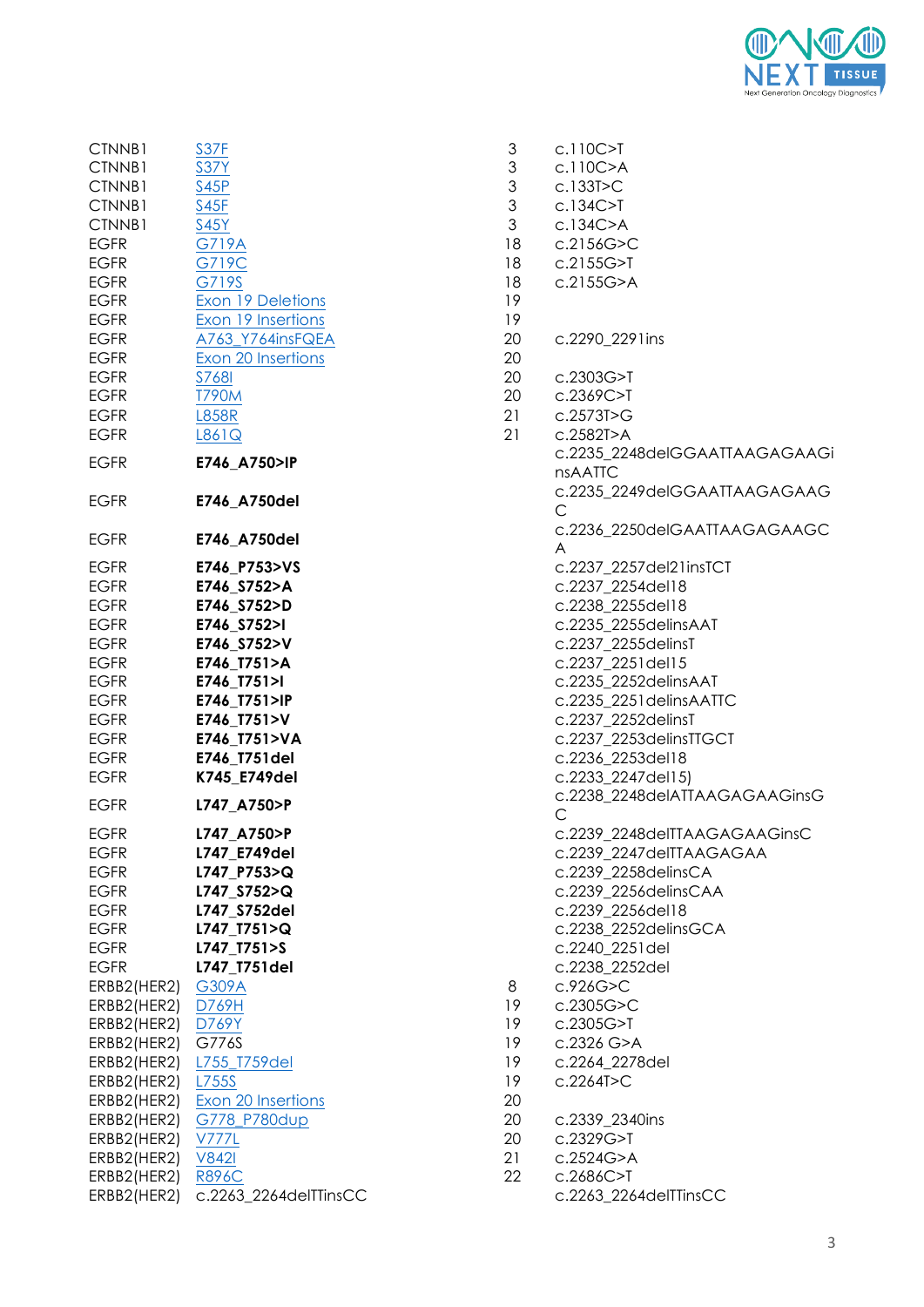

| ERBB2(HER2)       | c.2322_2334dupATACGTGATGGC |                          | c.2322_2334dupATACGTGATGGC |
|-------------------|----------------------------|--------------------------|----------------------------|
| ERBB2(HER2)       | c.2328_2336dupTGTGGGCTC    |                          | c.2328_2336dupTGTGGGCTC    |
| ESR1              | S463P                      |                          |                            |
| ESR1              | <b>V534E</b>               |                          |                            |
| ESR1              | P535H                      |                          |                            |
| ESR1              | L536Q                      |                          |                            |
| ESR1              | L536R                      |                          |                            |
| ESR1              | <b>Y537C</b>               |                          |                            |
| ESR1              | <b>Y537S</b>               |                          |                            |
| ESR1              | <b>Y537N</b>               |                          |                            |
| ESR1              | D538G                      |                          |                            |
| FOXL <sub>2</sub> | C134W                      | 1                        | $c.402$ C $>G$             |
| GNA11             | R183C                      | 4                        | c.546_547delCCinsTT        |
| GNA11             | R183C                      | 4                        | $c.547C>$ T                |
| GNA11             | Q209L                      | $\mathfrak s$            | C.626A > T                 |
| GNA11             | Q209P                      | 5                        | c.626A > C                 |
| <b>GNAQ</b>       | R183Q                      | $\overline{\mathcal{A}}$ | c.548G>A                   |
| <b>GNAQ</b>       | Q209L                      | 5                        | C.626A > T                 |
| <b>GNAQ</b>       | Q209P                      | 5                        | c.626A > C                 |
| <b>GNAQ</b>       | Q209R                      | $\mathfrak s$            | c.626A>G                   |
| KIT               | A502-Y503insFA             | 9                        | c.1507_1508insTTGCCT       |
| KIT               | <b>E490K</b>               | 9                        | c.1468G>A                  |
| KIT               | <b>Exon 9 Mutation</b>     | 9                        |                            |
| KIT               | F504L                      | 9                        | c.1510T>C                  |
| KIT               | 556 ins L                  | 11                       |                            |
| KIT               | 575 ins PE                 | 11                       |                            |
| KIT               | Del 554-558                | 11                       |                            |
| KIT               | Del 554-559                | 11                       |                            |
| KIT               | Del 566-572                | 11                       |                            |
| KIT               | Del 566-574                | 11                       |                            |
| KIT               | Del 579                    | 11                       |                            |
| KIT               | <b>Del V559</b>            | 11                       |                            |
| KIT               | E583_E589dupPYDHKWE        | 11                       |                            |
|                   |                            |                          |                            |
| KIT<br>KIT        | <b>Exon 11 Mutation</b>    | 11                       |                            |
|                   | G565V                      | 11                       |                            |
| KIT               | <b>K550N</b>               | 11                       |                            |
| KIT               | <b>K558N</b>               | 11                       |                            |
| KIT               | L576P                      | 11                       | c.1727T>C                  |
| KIT               | <b>N566D</b>               | 11                       |                            |
| KIT               | P577_D579del               | 11                       | c.1730_1738del             |
| KIT               | <b>V559A</b>               | 11                       | c.1676T>C                  |
| KIT               | <b>V559D</b>               | 11                       | c.1676T>A                  |
| KIT               | V559G                      | 11                       |                            |
| KIT               | V560A                      | 11                       |                            |
| KIT               | V560D                      | 11                       | c.1727T>C (V560D)          |
| KIT               | V560del                    | 11                       | c.1679_1681del             |
| KIT               | V560G                      | 11                       |                            |
| KIT               | V569G                      | 11                       |                            |
| KIT               | <b>W557R</b>               | 11                       | c.1669T>A                  |
| KIT               | <b>W557R</b>               | 11                       | c.1669T>C                  |
| KIT               | <b>Y553N</b>               | 11                       | c.1657T>A                  |
| KIT               | Exon 13 Mutation           | 13                       |                            |
| KIT               | K642E                      | 13                       | c.1924A>G                  |
| KIT               | N655                       | 13                       |                            |
| KIT               | N655S                      | 13                       |                            |
| KIT               | R634W                      | 13                       |                            |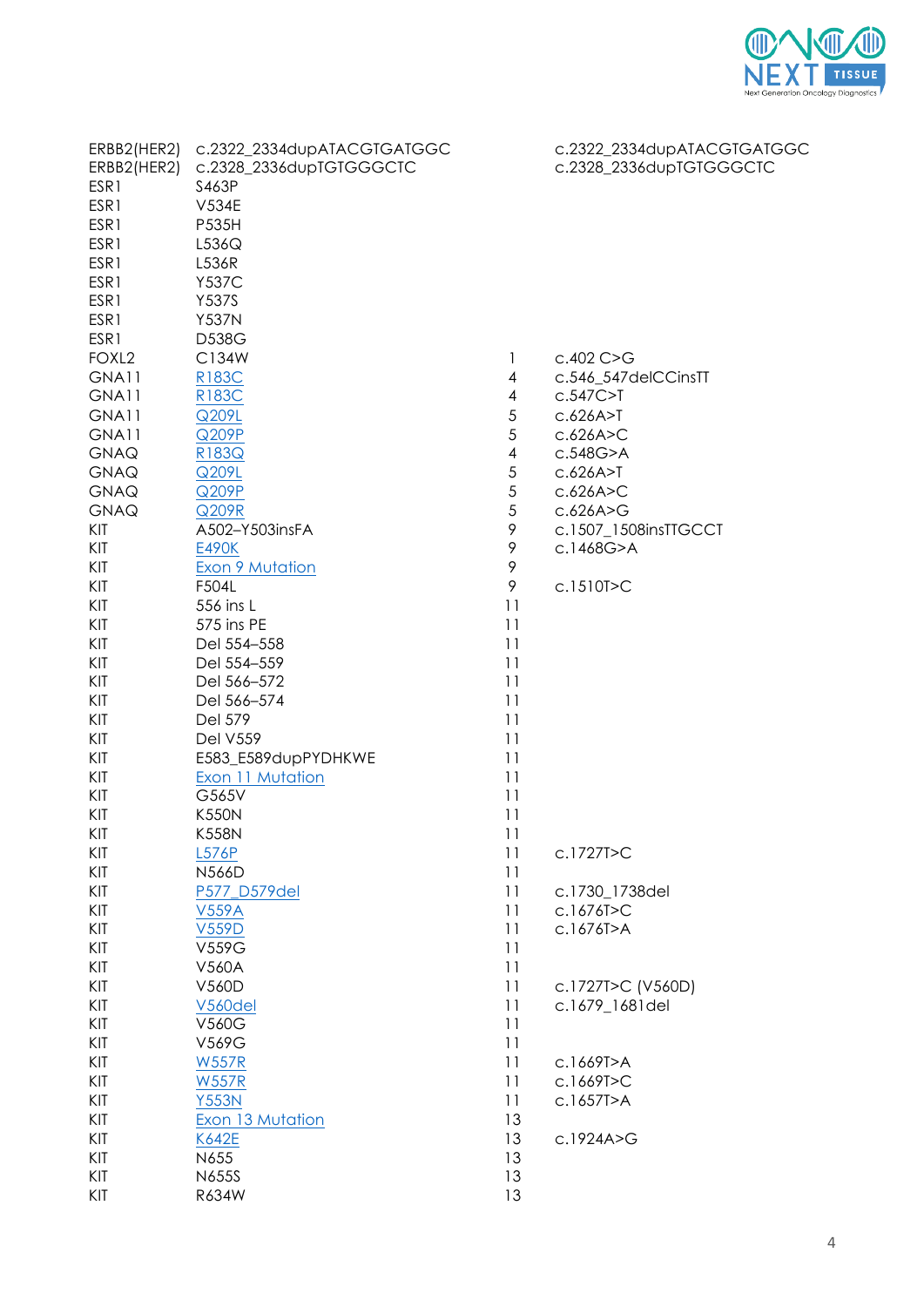

| KIT         | V654A                      | 13             |               |
|-------------|----------------------------|----------------|---------------|
| KIT         | Exon 14 Mutation           | 14             |               |
| KIT         | <b>H697Y</b>               | 4              | c.2089C>T     |
| KIT         | <b>D816H</b>               | 17             | c.2446G>C     |
| KIT         | D816V                      | 17             |               |
| KIT         | <b>D820E</b>               | 17             | c.2460T>A     |
| KIT         | D820V                      | 17             |               |
| KIT         | D820Y                      | 17             |               |
| KIT         | Exon 17 Mutation           | 17             |               |
| KIT         | <b>N822I</b>               | 17             |               |
| KIT         |                            |                |               |
|             | <b>N822K</b>               | 17             |               |
| KIT         | <b>N822Y</b>               | 17             |               |
| KIT         | Y823D                      | 17             |               |
| KIT         | A829P                      | 18             |               |
| KIT         | 1841V                      | 18             |               |
| KIT         | S864F                      | 18             |               |
| KIT         | <b>Other KIT mutations</b> |                |               |
| <b>KRAS</b> | <b>G12A</b>                | $\mathbf{2}$   | c.35G > C     |
| <b>KRAS</b> | <b>G12C</b>                | $\overline{2}$ | c.34G>7       |
| <b>KRAS</b> | <b>G12D</b>                | $\overline{2}$ | $c.35G$ > A   |
| <b>KRAS</b> | <b>G12R</b>                | $\overline{2}$ | c.34G > C     |
| <b>KRAS</b> | G12S                       | $\overline{2}$ | c.34G>A       |
| <b>KRAS</b> | <b>G12V</b>                | $\overline{2}$ | c.35G>7       |
| <b>KRAS</b> | <b>G13A</b>                | $\overline{2}$ | $c.38G$ > $C$ |
| <b>KRAS</b> | G13C                       | $\overline{2}$ | c.37G>7       |
| <b>KRAS</b> | <b>G13D</b>                | $\overline{2}$ | $c.38G$ > A   |
| <b>KRAS</b> | <b>G13R</b>                | $\overline{2}$ | c.37G>C       |
| <b>KRAS</b> | G13S                       | $\overline{2}$ | c.37G>A       |
| <b>KRAS</b> |                            | $\overline{2}$ |               |
|             | G13V                       |                | c.38G>7       |
| <b>KRAS</b> | Q22K                       | $\overline{2}$ | c.64C>A       |
| <b>KRAS</b> | Q61H                       | 3              | c.183A > C    |
| <b>KRAS</b> | Q61H                       | 3              | c.183A > T    |
| <b>KRAS</b> | Q61H                       | 3              | c.183A>C      |
| <b>KRAS</b> | Q61K                       | 3              | c.181C>A      |
| <b>KRAS</b> | Q61L                       | 3              | c.182A > T    |
| <b>KRAS</b> | Q61P                       | 3              | c.182A>C      |
| KRAS        | <b>Q61R</b>                | 3              | c.182A>G      |
| <b>KRAS</b> | A146P                      | 4              | c.436G > C    |
| <b>KRAS</b> | A146T                      | 4              | c.436G>A      |
| <b>KRAS</b> | A146V                      | 4              | $c.437C>$ T   |
| <b>KRAS</b> | <b>K117N</b>               | 4              | c.351A > C    |
| <b>KRAS</b> | <b>K117N</b>               | 4              | c.351A > T    |
| MEK1        |                            |                |               |
| (MAP2K1)    | <b>D67N</b>                | $\mathbf{2}$   | c.199G>A      |
| MEK1        |                            |                |               |
| (MAP2K1)    | <b>F53L</b>                | 2              | c.157T>C      |
| MEK1        |                            |                |               |
| (MAP2K1)    | K57N                       | 2              | c.171G>T      |
| MEK1        |                            |                |               |
|             | Q56P                       | $\mathbf{2}$   | c.167A > C    |
| (MAP2K1)    |                            |                |               |
| MEK1        | C121S                      | 3              | c.362G > C    |
| (MAP2K1)    |                            |                |               |
| MEK1        | E203K                      | 3              | c.607G>A      |
| (MAP2K1)    |                            |                |               |
| MEK1        | <u> 11115</u>              | 3              | c.332T>G      |
| (MAP2K1)    |                            |                |               |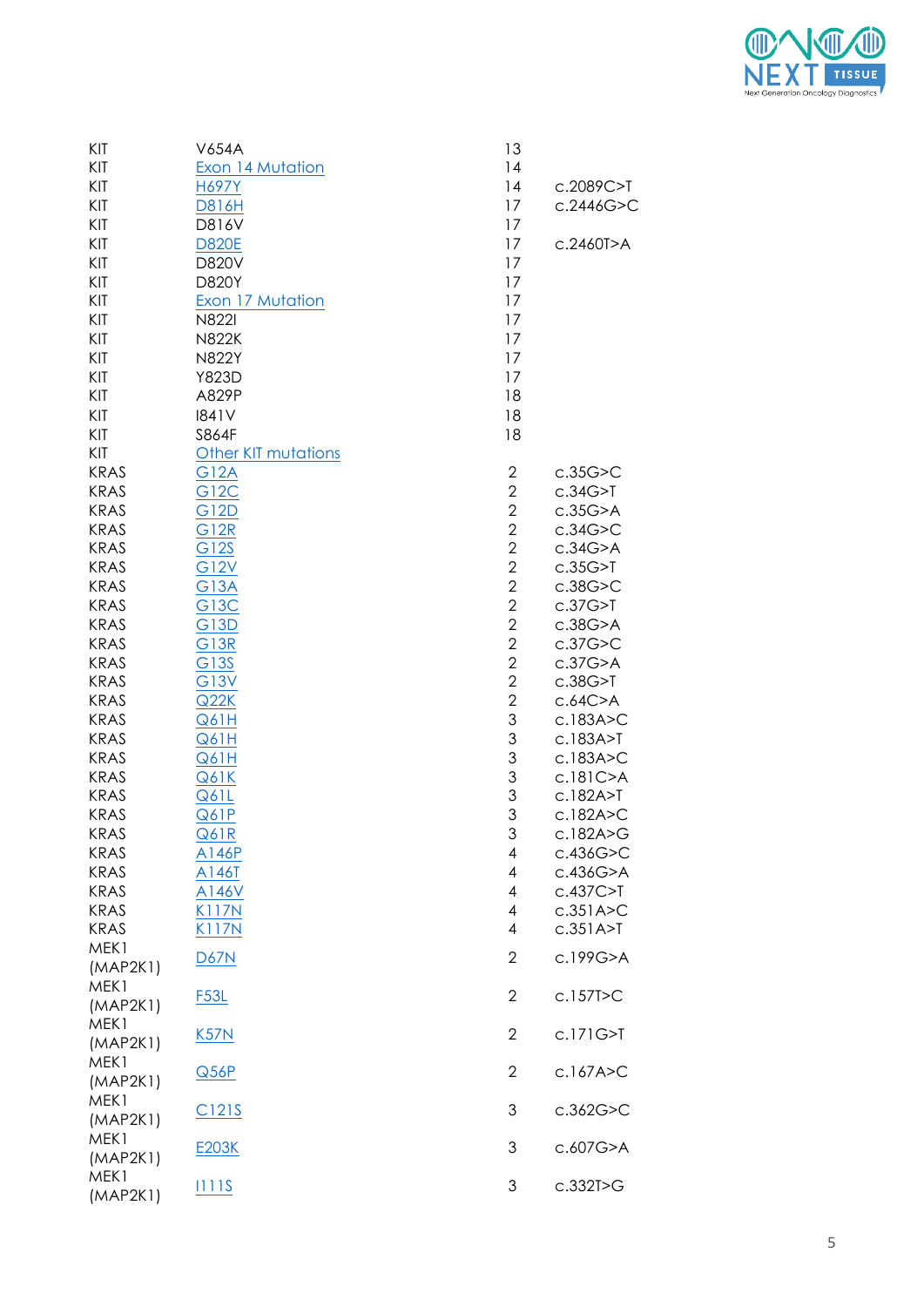

| MEK1<br>(MAP2K1) | N382H                                          | 3                         | c.1144A > C                                    |
|------------------|------------------------------------------------|---------------------------|------------------------------------------------|
| MEK1<br>(MAP2K1) | P124L                                          | 3                         | $c.371C>$ T                                    |
| MEK1<br>(MAP2K1) | P124S                                          | 3                         | c.370C>T                                       |
| MEK1<br>(MAP2K1) | P <sub>264S</sub>                              | 3                         | c.790C>T                                       |
| MET              | c.2888-6_29del                                 | 14                        | c.2888-6_29del                                 |
| MET              | c. 3028G>C                                     | 14                        | c. 3028G>C                                     |
| MET              | c.2887-18_2887-7del12                          | 14                        | c.2887-18_2887-7del12                          |
| MET              | c.2888delA                                     | 14                        | c.2888delA                                     |
| MET              | c.3001_3021delGTAGACTACCGAG<br><b>CTACTTTT</b> | 14                        | c.3001_3021delGTAGACTACCGAGC<br><b>TACTITT</b> |
| MET              | c.3024_3028+7delAGAAGGTATATT                   | 14                        | c.3024_3028+7delAGAAGGTATATT                   |
| MET              | $c.3028 + 1G > T$                              | 14                        | c.3028+1G>T                                    |
| MET              | c.3028G>A                                      | 14                        | c.3028G>A                                      |
| MET              | c.3028G>T                                      | 14                        | c.3028G>T                                      |
| MET              | L1213V                                         | 18                        | c.3637 C>G                                     |
| MET              | V1206L                                         | 18                        | c.3616 G > T                                   |
| <b>NRAS</b>      | <b>G12A</b>                                    | $\mathbf{2}$              | c.35G > C                                      |
| <b>NRAS</b>      | G12C                                           | $\sqrt{2}$                | c.34G>7                                        |
| <b>NRAS</b>      | G12D                                           | $\sqrt{2}$                | c.35G>A                                        |
| <b>NRAS</b>      | <b>G12R</b>                                    | $\sqrt{2}$                | c.34G > C                                      |
| <b>NRAS</b>      | G12S                                           | $\sqrt{2}$                | c.34G>A                                        |
| <b>NRAS</b>      | <b>G12V</b>                                    | $\sqrt{2}$                | c.35G>7                                        |
| <b>NRAS</b>      | <b>G13A</b>                                    | $\sqrt{2}$                | c.38G > C                                      |
| <b>NRAS</b>      | <b>G13C</b>                                    | $\sqrt{2}$                | c.37G>7                                        |
| <b>NRAS</b>      | G13D                                           | $\sqrt{2}$                | $c.38G$ > A                                    |
| <b>NRAS</b>      | <b>G13R</b>                                    | $\sqrt{2}$                | c.37G > C                                      |
| <b>NRAS</b>      | G13V                                           | $\sqrt{2}$                | c.38G>7                                        |
| <b>NRAS</b>      | Q61E                                           | $\mathfrak 3$             | c.181C>G                                       |
| <b>NRAS</b>      | Q61H                                           | $\ensuremath{\mathsf{3}}$ | c.183A > C                                     |
| <b>NRAS</b>      | Q61H                                           | $\mathfrak 3$             | c.183A > T                                     |
| <b>NRAS</b>      | Q61H                                           | $\mathfrak 3$             | c.183A > T                                     |
| <b>NRAS</b>      | Q61K                                           | $\mathfrak{S}$            | c.181C>A                                       |
| <b>NRAS</b>      | Q61L                                           | 3                         | c.182A > T                                     |
| <b>NRAS</b>      | Q61L                                           | 3                         | c.182_183delAAinsTG                            |
| <b>NRAS</b>      | Q61P                                           | 3                         | c.182A > C                                     |
| <b>NRAS</b>      | Q61R                                           | $\ensuremath{\mathsf{3}}$ | c.182A>G                                       |
| <b>NRAS</b>      | Q61R                                           | 3                         | c.182_183delAAinsGG                            |
| <b>PDGFRA</b>    | c.1679_1693delGGGTCATTGAATCA<br>A              |                           |                                                |
| <b>PDGFRA</b>    | c.1681_1682insAGAGGG                           |                           |                                                |
| <b>PDGFRA</b>    | c.1696_1713del18                               |                           |                                                |
| <b>PDGFRA</b>    | c.2526 2537delCATCATGCATGA                     |                           |                                                |
| <b>PDGFRA</b>    | c.2533_2544delCATGATTCGAAC                     |                           |                                                |
| <b>PDGFRA</b>    | <b>D842V</b>                                   | 18                        | $c.2525$ A $>$ T                               |
| <b>PDGFRA</b>    | D846Y (c.2536 G>T)                             | 18                        |                                                |
| <b>PDGFRA</b>    | Exon 12 Mutation                               | 12                        |                                                |
| <b>PDGFRA</b>    | Exon 14 Mutation                               | 14                        |                                                |
| <b>PDGFRA</b>    | Exon 18 Mutation                               | 18                        |                                                |
| <b>PDGFRA</b>    | V561D (c.1682 T>A)                             |                           |                                                |
| <b>PDGFRA</b>    | Y555C (c.1664 A>G)                             |                           |                                                |
| PIK3CA           | <b>D549N</b>                                   | 9                         | c.1645G>A                                      |
| PIK3CA           | E542K                                          | 9                         | c.1624G>A                                      |
|                  |                                                |                           |                                                |